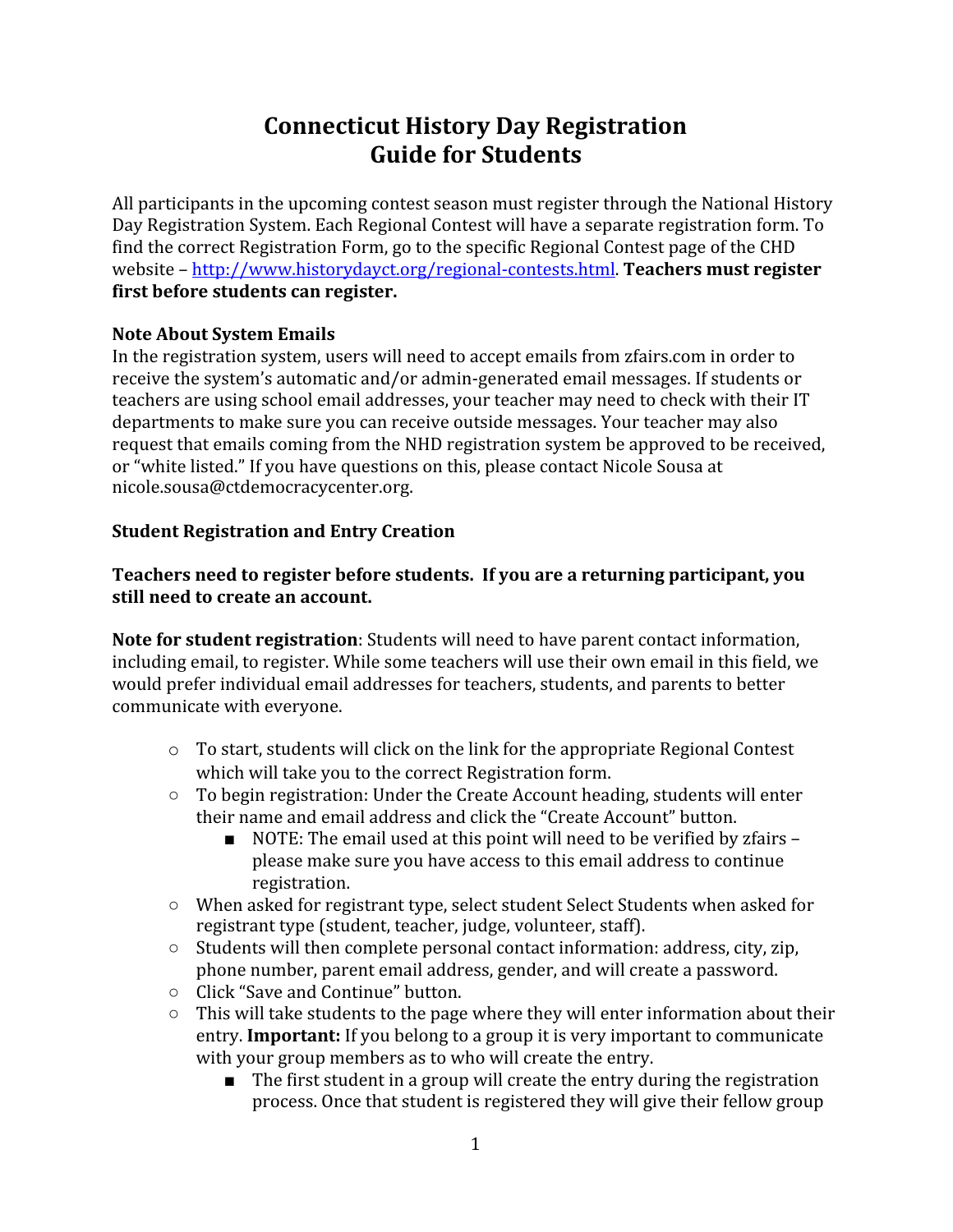members the "team key." *Note: The team key will appear on the student's registration confirmation page at the very end of the registration process. The team key can also be found within the student's profile.* The "team key" will be a string of letters and numbers provided by the Registration System.

- The rest of the group member(s) will create a student account and will enter the "team key" for their entry. This will bring up the title and description for their entry that was filled out by the group member who created the entry.
- Students are then prompted to enter school, teacher, and grade information.
- Once information is confirmed, students will be taken to a page where they, along with their parents/guardians, will agree to NHD permissions and waivers.
- Students will then enter payment information for any contest fees. The registration fees can either be paid by their school or by their parent/guardian/themselves.

## **Submitting Fee Payment & Purchasing Items**

Each student must pay the \$10 registration fee in order to participate in a Regional Contest. **This includes team members who cannot attend the Contest.** Deadlines for payment and registration deadlines are listed on the specific Regional Contest page of the Connecticut History Day website, as well as in the Registration System. **Connecticut History Day will be charging \$5 for late registrations in the 2020-21 season. This year, registration fees need to be paid using a credit card. If you are unable to do that please contact the State Office at [info@historydayct.org](mailto:info@historydayct.org)**

- Registration Fees (if Student is paying fees)
	- Student Registration Fees
		- At the bottom of the "Permissions and Waivers" page, students will acknowledge the registration fees associated with the contest.
		- Next, the system will take students to the store. Their shopping cart will contain the student registration fee, listed as "Registration Fee."
		- Once payment is complete students should click the blue "Go to Main Page" button to finalize registration. *Note: Students may click on "Merchandise and Fees" and then "Order History" to see a record of their orders and payments.*
- Registration Fees (if Teacher or School is paying fees)
	- If your teacher or school is paying your registration fees, notify your teacher that you are done with registration and they can access your information through your linked student-teacher account.
- Payment Options

Due to the ongoing Covid-19 pandemic, Connecticut History Day will only accept payment by credit/debit card for the 2020-21 contest season. If a